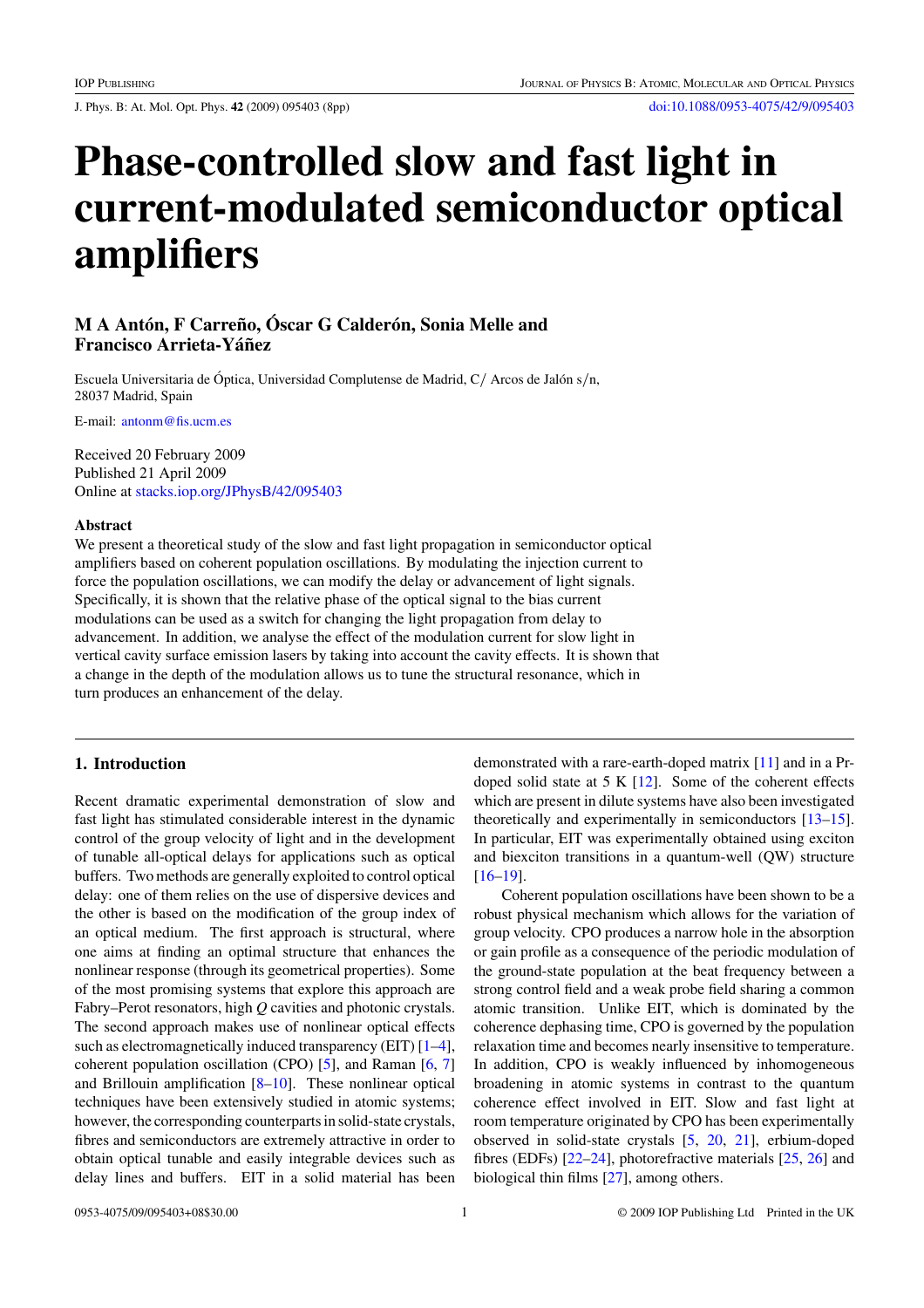<span id="page-1-0"></span>Slow and fast light in semiconductor optical amplifiers (SOAs) has also been studied extensively in recent years [\[28](#page-7-0), [29\]](#page-7-0), because these systems have the advantage of providing compactness, easy integration with electronic or optical systems, large bandwidth due to fast carrier dynamics, and easy and quick tuning of delay by direct current injection or optical pumping. When a strong control beam and a weak signal beam (at different wavelengths) propagate through a SOA, beating between the two beams causes oscillations of the carrier density. These oscillations create dynamical gain and index gratings in the device. Interaction of the signal beam with the dynamical gratings results in the group index change experienced by the signal. The group index can be controlled either electrically (by changing the bias current of the SOA) or optically (by changing the pump power). Using this method, a group index reduction of 10 has been demonstrated in a compact 2 mm device. CPO-based slow light has also been reported in a multiple-quantum-well structure at low temperature [\[13\]](#page-7-0) and in quantum-dot (QD) semiconductor optical amplifiers operating at 1.3 *μ*m at room temperature [\[30](#page-7-0)]. Recently, Su *et al* [\[31](#page-7-0)] reported that the four-wave mixing (FWM) effect, in conjunction with the CPO effect, plays an important role in a quantum-well SOA in the gain regime. Furthermore, slow light at room temperature and with a bandwidth in the range of GHz can be achieved in semiconductor quantum wells and quantum dots [\[32](#page-7-0)]. All these results can be understood by considering the theory of CPO and FWM (see [\[33](#page-7-0), [34](#page-7-0)] and references therein for a review). It has been shown that the delay or advancement achieved saturates with both pump and signal powers and is limited by the carrier lifetime. However, the effects of the refractive index mediated by wave mixing can be exploited to increase the degree of light control by optical filtering prior to detection [\[35\]](#page-7-0). In the conventional CPO studies in SOAs, the optical beam is modulated in the RF range and delay or advancement of the detected signals is measured depending on the value of the dc bias current to be either below or above the transparency current. Therefore, current modulation is another mechanism which can be externally controlled to modify the semiconductor optical response. Here, we will analyse the possibility of the realization of slow and fast light in a SOA by considering the simultaneous modulation of the optical beam and the bias current in such a medium. The dynamics of SOAs subject to direct current modulation has not been dealt in the slow light context. The feasibility to periodically modulate the bias current in the RF range has been previously addressed [\[36\]](#page-7-0) from a theoretical point of view. The possibility of modifying at will the relative phase of the modulated bias current to the probe field allows us to manage the magnitude of the delay or advancement experienced by the probe field.

## **2. Theoretical model of forced population oscillations**

We consider a SOA driven by an injected current *I*. A laser field couples the transition between the semiconductor valence band and the conduction band. Typical spontaneous carrier lifetimes are in the order of a few nanoseconds. By adjusting the SOA



**Figure 1.** Current-modulated SOA and spectral components of the optical field impinging on it. The angular frequencies of the sidebands are detuned from  $\omega$  by  $\delta$ :  $\omega_{+1} = \omega \pm \delta$ .

injection current we may achieve an amplifying*/*absorbing semiconductor medium at relatively low injection currents, *I*, ranging from a few mA to several hundreds of mA.

To model the population oscillation in the semiconductor structure, the theoretical starting point relies on considering that an optical beam  $\mathcal{E}(t)$  impinges on the medium. The optical field is given by

$$
\mathcal{E}(t) = \frac{1}{2}E(t) e^{-i\omega t} + \text{c.c.},\tag{1}
$$

 $ω$  being the angular frequency of the optical field and  $E(t)$ the slowly varying amplitude. We assume that this field is comprised of a strong dc control beam  $E_0$  and two sidebands *E*<sub>1</sub> and *E*<sub>−1</sub>, respectively, separated by the modulation angular frequency *δ* which lies within the RF range. The explicit expression for  $E(t)$  is given by

$$
E(t) = E_0(t) + E_1(t) e^{-i\delta t} + E_{-1}(t) e^{i\delta t}.
$$
 (2)

When this modulated beam goes through the SOA (see figure 1), the three components of the electrical field interact with the carriers in the semiconductor through stimulated emission and impose a modulation on the carrier density due to the frequency beating between the optical waves. When the beating frequency  $\delta$  is small enough such that the carriers in the SOA can follow the oscillation between the valence band and the conduction band, the carriers will generate a temporal grating and induce the energy exchange between the control and the sideband fields. This process creates a spectral hole seen by the sideband fields with the width on the order of GHz (inverse of the carrier lifetime). The carrier density *N*, attained for a selected bias current *I*, is obtained by solving the following rate equation:

$$
\frac{dN}{dt} = \frac{I}{qV} - \frac{N}{\tau} - \frac{1}{2}n_{bg}c\epsilon_0 \frac{\Gamma g(N)}{\hbar \omega_0} \langle |E(t)|^2 \rangle, \tag{3}
$$

where *q* is the electron charge, *V* is the active volume,  $g(N)$ is the modal gain experienced by the optical field when the current *I* is injected into the active region of the semiconductor amplifier,  $\Gamma$  is the confinement factor, that is, the fraction of mode energy confined within the active volume  $V, \omega_0$  is the angular frequency between the semiconductor valence band and the conduction band,  $\tau$  is the carrier lifetime and  $n_{\text{bg}}$  is the background refractive index of the material. The angle brackets denote the averaging operation over the active volume. Equation  $(3)$  can be derived from the density-matrix equations [\[37](#page-7-0), [38](#page-7-0)] in the rate-equation approximation. In equation  $(3)$ , the effects of carrier diffusion in the transverse direction have been ignored since the transverse dimensions of the SOA are generally smaller than the diffusion length.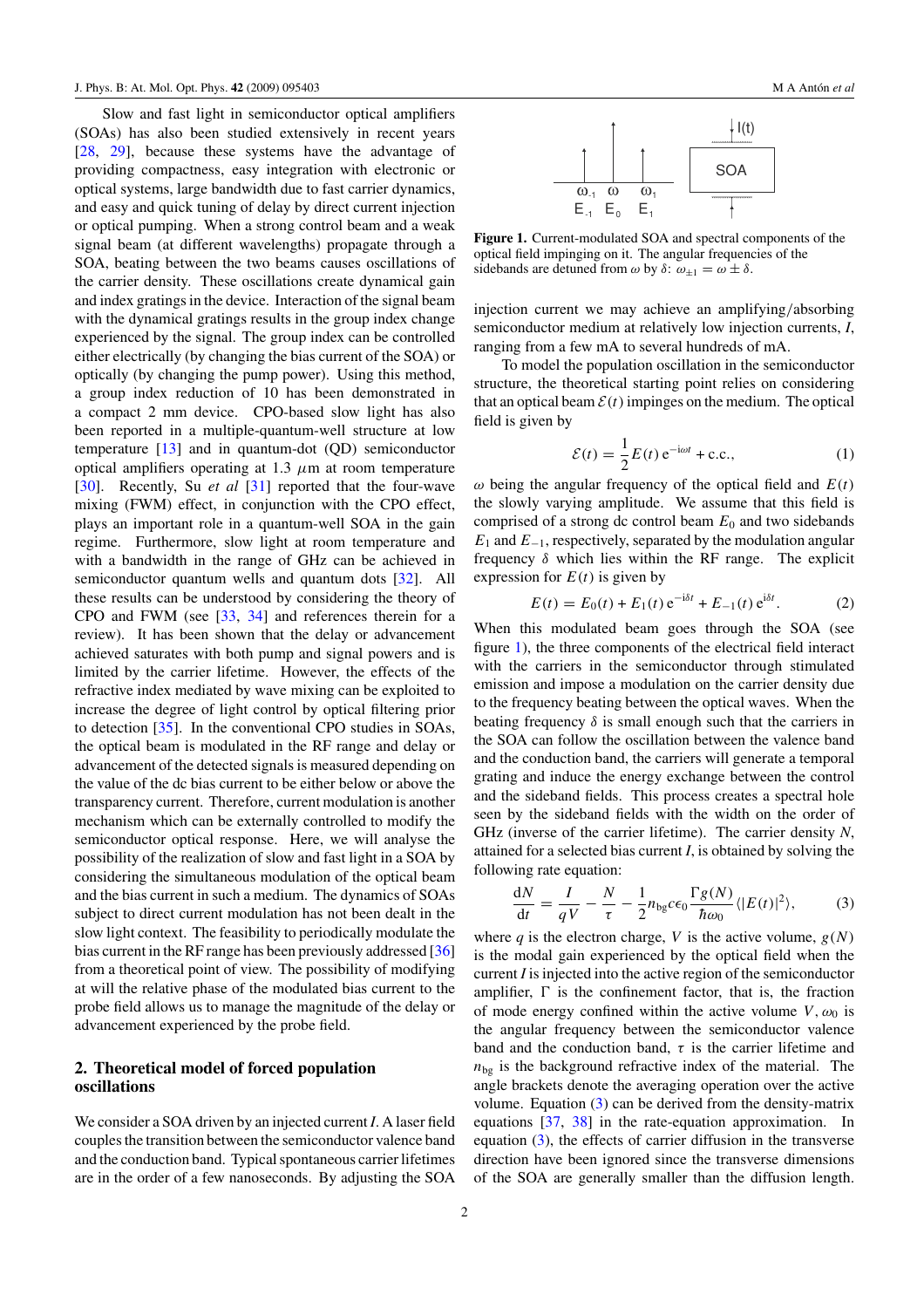<span id="page-2-0"></span>In addition, a linear modal gain  $g(N)$  is assumed to be equal for all the involved waves, an assumption justified since the pump-probe detuning is much smaller compared to the gainspectrum bandwidth, i.e.  $\delta \tau \ll 1$ ; then the following condition is satisfied:

$$
g(N) = \alpha(N - N_t), \tag{4}
$$

 $\alpha$  being the gain cross-section and  $N_t$  the carrier density at which the active region becomes transparent. These equations neglect ultrafast gain nonlinearities such as carrier heating and spectral hole burning, which are a good approximation for moderate modulation frequencies below 20 GHz [\[36\]](#page-7-0).

In the conventional CPO studies in SOAs, the optical beam is modulated in the RF range and delay or advancement of the detected signals is measured depending on the value of the dc injection current to be either below or above the transparency current. Here, we will analyse the possibility of improving slow and fast light performance in SOAs by considering the simultaneous modulation of the optical beam and the bias current in such a medium. Both magnitudes are modulated at the same frequency  $\delta$ . The feasibility to produce modulations in the bias current in the RF range has been previously addressed from a theoretical point of view [\[36](#page-7-0)].

Our goal is to force the population oscillations by modulating the bias current  $I(t)$ , which is described as

$$
I(t) = I_0 + I_{+1} e^{-i(\delta t - \Psi)} + I_{-1} e^{i(\delta t - \Psi)},
$$
 (5)

where  $I_{\pm 1} \ll I_0$ , and it is assumed that the modulated current could be out of phase with respect to the modulation of the optical weak probe field by a magnitude  $\Psi$ , which can be externally changed. In what follows we also assume that the current is independent of the spatial coordinates, i.e. we will consider a travelling microwave which will be matched exactly with the propagating optical fields. When the modulated beam propagates through the SOA, the three components of the electrical fields interact with one another and result in a relative phase shift. The interaction of the sidebands and the control beam causes CPO, modifies the temporal refractive index and changes the group velocity of the light signal. Simultaneously, the injected current and optical beams are also coupled to each other through the wave-mixing effects, resulting in an additional phase shift.

To solve equation [\(3\)](#page-1-0), we substitute  $E(t)$ ,  $g(N)$  and  $I(t)$ from equations  $(2)$ ,  $(4)$  and  $(5)$ , respectively, which results in the following equation:

*N*t

$$
\frac{dN}{dt} = -\frac{N}{\tau} + \frac{N_t}{\tau} \left( R_0 + R_1 e^{-i(\delta t - \Psi)} + R_{-1} e^{i(\delta t - \Psi)} \right) \n- \frac{(N - N_t)}{\tau P_{\text{sat}}} \frac{1}{2} n_{\text{bg}} c \epsilon_0 [|E_0|^2 + (E_0^* E_1 + E_0 E_{-1}^*) e^{-i\delta t} \n+ (E_0 E_1^* + E_0^* E_{-1}) e^{i\delta t} ], \tag{6}
$$

where we have defined the following normalized currents  $R_{0,\pm 1}$  and the saturation power  $P_{\text{sat}}$ :

$$
R_{0,\pm 1} = \frac{\tau}{q V N_{\rm t}} I_{0,\pm 1},\tag{7}
$$

$$
P_{\rm sat} = \frac{\hbar \omega_0}{\Gamma \alpha \tau}.
$$
 (8)

Next, we assume that the carrier density can be described by a dc term and small ac terms modulated at the same beating frequency, i.e.

$$
N(t) = N_0 + N_1 e^{-i\delta t} + N_{-1} e^{i\delta t},
$$
\n(9)

where  $N_0$  is the static carrier density and  $N_{+1}$  is the amplitude of the carrier population oscillation of the corresponding sideband. The solution to equation (6) yields the following expressions for the carrier density amplitudes:

$$
N_0 = N_t \frac{R_0 + q_0}{1 + q_0},\tag{10}
$$

$$
N_1 = N_t \frac{R_1 e^{i\Psi} - (N_0/N_t - 1)q_1}{1 + q_0 - i\delta\tau},
$$
\n(11)

$$
N_{-1} = (N_1)^*,\tag{12}
$$

where we have defined the following normalized optical powers:

$$
q_0 = \frac{1}{2} n_{\text{bg}} c \epsilon_0 \frac{|E_0|^2}{P_{\text{sat}}},
$$
 (13)

$$
q_1 = \frac{1}{2} n_{\text{bg}} c \epsilon_0 \frac{(E_0^* E_1 + E_0 E_{-1}^*)}{P_{\text{sat}}}.
$$
 (14)

In view of the previous considerations, we arrive at the following equation for the carrier density oscillation:

$$
N(t) = N_0 + N_t \left[ \frac{R_1 e^{i\Psi} - (N_0/N_t - 1)q_1}{1 + q_0 - i\delta\tau} e^{-i\delta t} + \text{c.c.} \right].
$$
\n(15)

A close inspection of equation (15) reveals that population oscillation works as a temporal grating whose amplitude depends both on the coupling between the dc and the sidebands of the probe field, and on the modulation term of the injection current  $R_1$ . The oscillating part of equation  $(15)$  contains two terms as follows. One, which is proportional to *q*1, is responsible for the conventional population oscillation observed up to date  $\lceil 38 \rceil$  and arises from the modulation of the field connecting the optical transition. The other one, which is proportional to  $R_1$ , arises from the modulation imposed on the bias current and incorporates explicitly the relative phase  $\Psi$ . We will show that this term is responsible for the probe delay*/*advancement enhancement.

The response of the system to the weak probe field can be obtained by solving the scalar wave equation:

$$
\nabla^2 \mathcal{E}(z, t) - \frac{1}{c^2} \frac{\partial^2 \mathcal{E}(z, t)}{\partial t^2} = \frac{1}{c^2 \epsilon_0} \frac{\partial^2 \mathcal{P}(z, t)}{\partial t^2}.
$$
 (16)

The field given by equation [\(1\)](#page-1-0) induces a complex polarization in the medium

$$
\mathcal{P}(z,t) = \frac{1}{2} (P_0(z) + P_1(z) e^{-i\delta t} + P_{-1}(z) e^{i\delta t}) e^{-i(\omega t - kz)} + \text{c.c.},
$$
\n(17)

where  $P_i(z)$  (i = 0, 1, -1) is a complex polarization coefficient that yields the index and absorption characteristics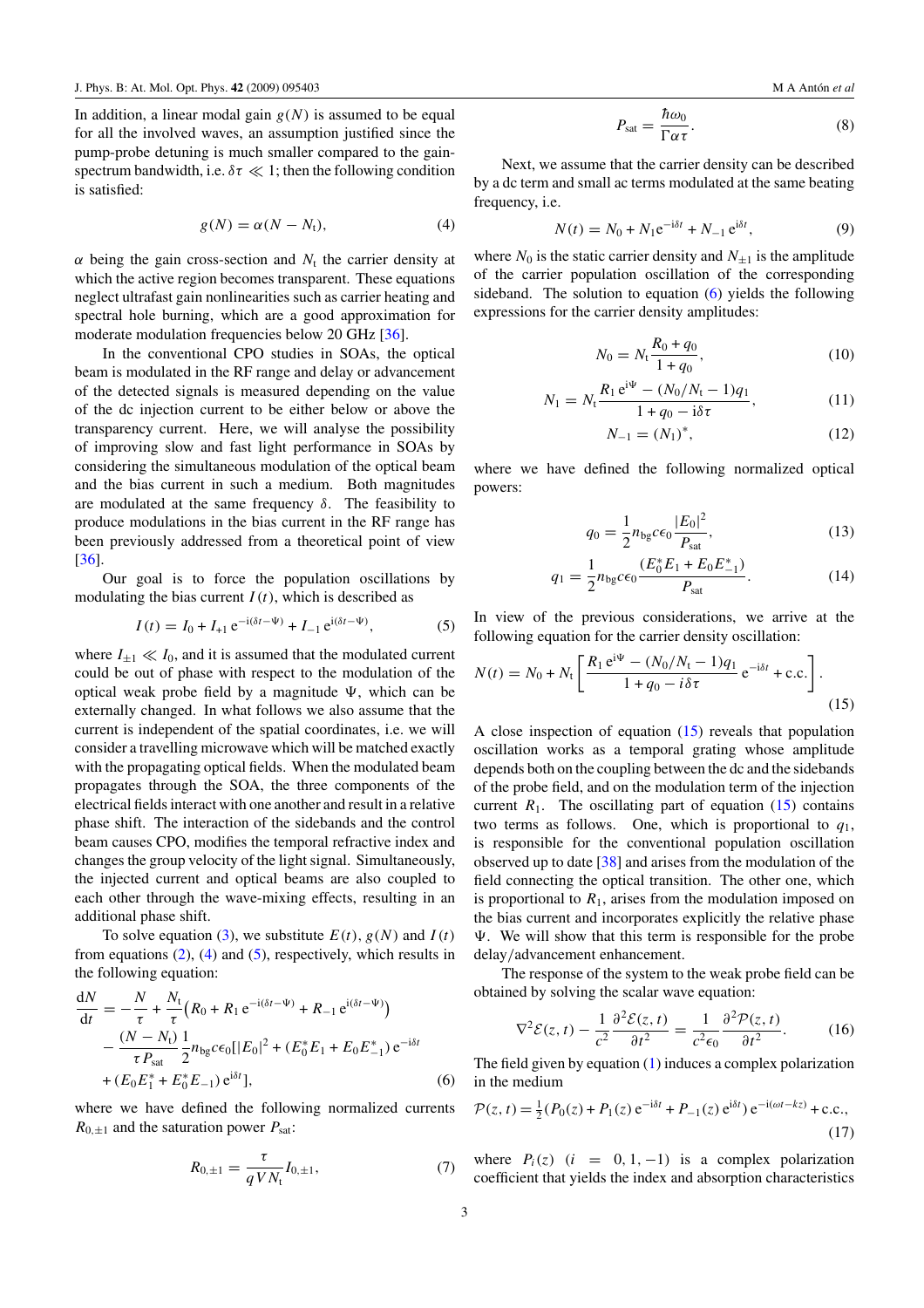<span id="page-3-0"></span>for the dc and side mode waves. It is well known [\[38](#page-7-0)] that the induced polarization is given by

$$
\mathcal{P}(z,t) = -\frac{c\epsilon_0(\beta + i)}{\omega(1 - i\Delta)}\alpha(N(t) - N_t)\mathcal{E}(z,t),\tag{18}
$$

where *β* stands for the so-called linewidth enhancement factor and  $\Delta = \omega_0 - \omega$  is the detuning. Introducing equation [\(15\)](#page-2-0) and  $(1)$  into equation  $(18)$  allows us to obtain the components of the polarization  $P_i(z)$ , which are given by

$$
P_0(z) = -\frac{c\epsilon_0(\beta + i)\alpha N_t}{\omega(1 - i\Delta)\omega_c} \left[ (R_0 - 1)E_0 + \frac{(\omega_c R_1 e^{i\Psi} - (R_0 - 1)q_1)}{\omega_c - i\delta\tau} E_{-1} + \frac{(\omega_c R_1 e^{-i\Psi} - (R_0 - 1)q_1^*)}{\omega_c + i\delta\tau} E_1 \right],
$$
  
\n
$$
P_1(z) = -\frac{c\epsilon_0(\beta + i)\alpha N_t}{\omega(1 - i\Delta)\omega_c} \left[ (R_0 - 1)E_1 + \frac{(\omega_c R_1 e^{i\Psi} - (R_0 - 1)q_1)}{\omega_c - i\delta\tau} E_0 \right],
$$
  
\n
$$
P_{-1}(z) = -\frac{c\epsilon_0(\beta + i)\alpha N_t}{\omega(1 - i\Delta)\omega_c} \left[ (R_0 - 1)E_{-1} + \frac{(\omega_c R_{-1} e^{-i\Psi} - (R_0 - 1)q_1^*)}{\omega_c + i\delta\tau} E_0 \right].
$$
 (19)

We have defined the dimensionless frequency  $\omega_c = 1 + q_0$ which roughly measures the linewidth of the transparency hole created in the absorption*/*gain spectrum due to CPO. Now we substitute equations  $(19)$  in equation  $(16)$ , and by equating the coefficients oscillating at the same frequency, we arrive at the following set of equations for the amplitudes of the optical fields in the SVEA approximation:

$$
\frac{\partial E_0}{\partial z} = \frac{\alpha N_t (1 - i\beta)}{2\omega_c} \left[ (R_0 - 1) E_0
$$
\n
$$
+ \frac{(\omega_c R_1 e^{i\psi} - (R_0 - 1)q_1)}{\omega_c - i\delta \tau} E_{-1} + \frac{(\omega_c R_1 e^{-i\psi} - (R_0 - 1)q_1^*)}{\omega_c + i\delta \tau} E_1 \right],
$$
\n
$$
\frac{\partial E_1}{\partial z} = \frac{\alpha N_t (1 - i\beta)}{2\omega_c} \left[ (R_0 - 1) E_1 - \frac{(R_0 - 1)q_1}{\omega_c - i\delta \tau} E_0 + \frac{\omega_c R_1 e^{i\psi}}{\omega_c - i\delta \tau} E_0 \right],
$$
\n
$$
\frac{\partial E_{-1}}{\partial z} = \frac{\alpha N_t (1 - i\beta)}{2\omega_c} \left[ (R_0 - 1) E_{-1} - \frac{(R_0 - 1)q_1^*}{2\omega_c} E_0 + \frac{\omega_c R_1 e^{-i\psi}}{\omega_c + i\delta \tau} E_0 \right],
$$
\n(20)

where we have assumed the probe field to be at resonance for simplicity, i.e.  $\Delta = 0$ . It is well known that the first two terms appearing in the equation of evolution of the sidebands lead to coherent dips in pump-probe spectroscopy [\[38\]](#page-7-0). The first one is related to the linear susceptibility of each sideband, while the second term arises from the multiple wave mixing process. This second term is responsible for the creation of a hole in the probe gain and is therefore the physical origin of conventional CPO. Here, we should note that the last term that contributes to the development of the sidebands arises from a net exchange from the dc component of the optical field which in turn arises as a consequence of the modulation of the current  $(R_1)$ . In the case that  $\Psi = 0$ , the contribution of this term will produce an in-phase contribution to the index and gain gratings that will result in an enhancement*/*fall of the CPO depending on the value of the bias current to be below or above the transparency level. In the case that  $\Psi = \pi$ , it will produce a change that will turn delay into advancement. In the general case that  $\Psi \neq 0$ ,  $\pi$ , the last term will result in a mixing of the gain grating and the index grating which is responsible for the enhancement of the phase delay*/*advancement. Note that the equation for the dc component also incorporates the effects of the weak sidebands as source terms.

These effects can become more transparent by considering the spatial propagation of the magnitude  $q_1$  which accounts for the detection of the output modulated signal. By neglecting the spatial variation in  $E_0$  (non-depleted approximation) and  $\beta = 0$ , we arrive at the following expressions for its modulus and phase:

$$
\frac{d|q_1|}{dz} = -\frac{\alpha N_t q_0}{2\omega_c} \left[ (R_0 - 1) \frac{|q_1|}{q_0} \left( 1 - \frac{2q_0 \omega_c}{\omega_c^2 + (\delta \tau)^2} \right) \right. \left. + \frac{2\omega_c R_1}{\omega_c^2 + (\delta \tau)^2} (\omega_c \cos \Psi - \delta \tau \sin \Psi) \right],
$$
\n
$$
\frac{d\phi}{dz} = -\frac{\alpha N_t q_0}{\omega_c [\omega_c^2 + (\delta \tau)^2]} \left[ (R_0 - 1) \delta \tau \right. \left. - \frac{\omega_c R_1}{|q_1|} (\omega_c \sin \Psi + \delta \tau \cos \Psi) \right].
$$
\n(21)

A close inspection of equation (21) reveals that the four-wave mixing effect cancels out in this detection scheme. In this case, and in the absence of current modulation  $(R_1 = 0)$ , the slowdown effect reduces to a saturation phenomenon. However, the non-null value of current modulation will produce resonance behaviour which mimics the effects of a four-wave mixing process.

It is worth mentioning that equation  $(21)$  reduces to those obtained by Mørk *et al* [\[36\]](#page-7-0), with the proper identifications of variables, except for the fact that in our case we consider input optical fields at the entrance of the medium (at  $z = 0$ ).

## **3. Effect of current modulation on the phase delay***/***advancement**

In this section, we will perform numerical simulations concerning the influence of current modulation on slow and fast light in a SOA. For this purpose we will carry out numerical integration of equation (20) for selected values of the parameters involved, which may be accessible from an experimental point of view. To illustrate the effect of the current modulation, we use the following parameters: the overlap factor  $\Gamma$  is assumed to be 1, the linewidth enhancement factor  $\beta = 0$ , the effective carrier lifetime  $\tau = 5$  ns, the transparent carrier density  $N_t = 1 \times 10^{18}$  cm<sup>-3</sup> and the length  $L = 0.3$  mm. We also assume that the gain coefficient is  $\alpha = 2 \times 10^{-16}$  cm<sup>2</sup> and use  $n_{\text{bg}} = 3.2$  as the background refractive index. By considering a typical area in the order of  $10^{-12}$  m<sup>2</sup>, the saturation power is  $P_{\text{sat}} = 4.27$  mW. The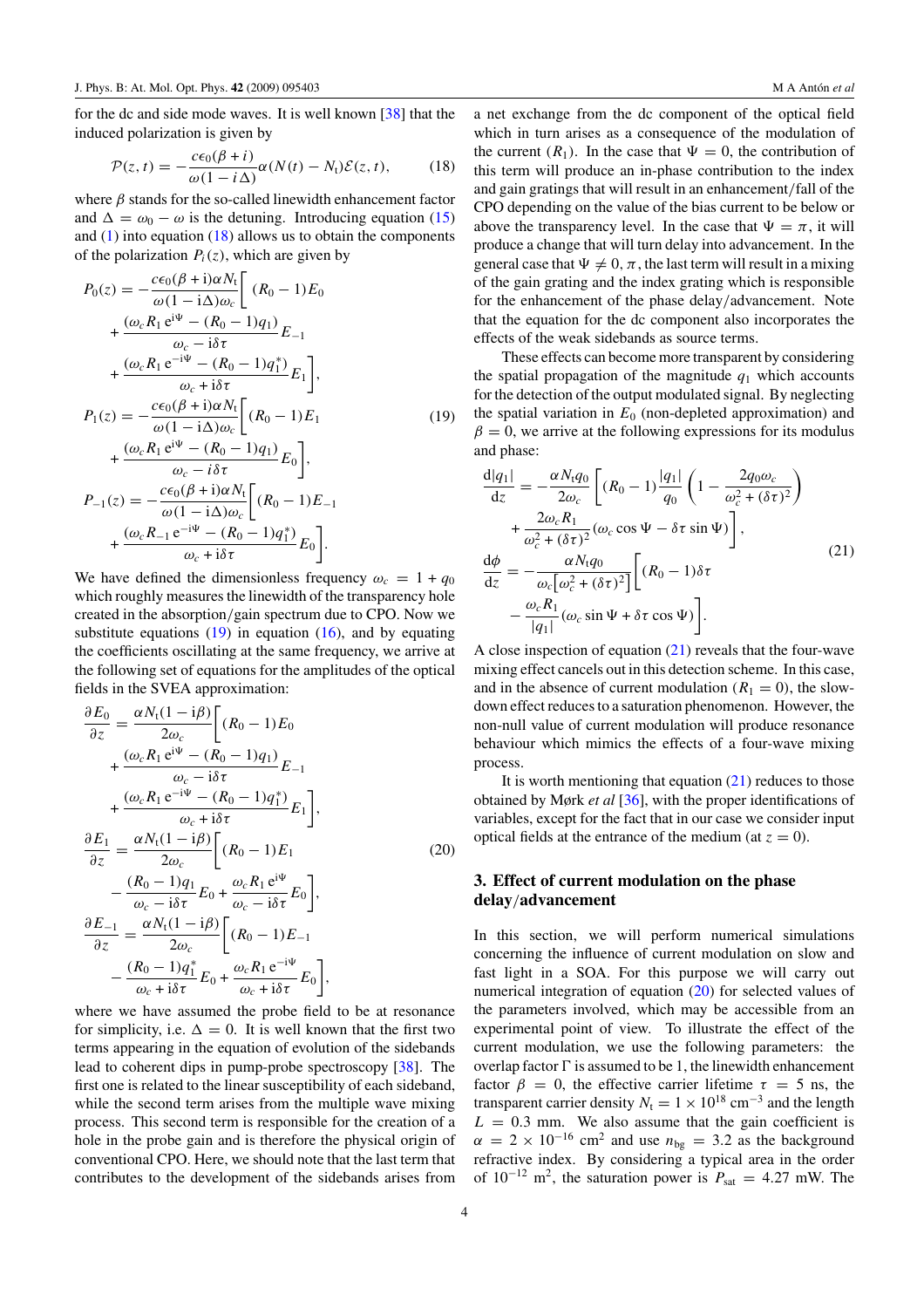<span id="page-4-0"></span>

**Figure 2.** Phase delay versus the modulation frequency for different values of the modulation depth:  $R_1 = 0$  (solid line),  $R_1 = 0.01 \times R_0$ (dashed-dotted line),  $R_1 = 0.05 \times R_0$  (dashed line) and  $R_1 = 0.1 \times R_0$  (dotted line). DC injection current: (a)  $R_0 = 0.95$ , (b)  $R_0 = 1.15$ . The other parameters are  $q_0 = 0.5$ ,  $q_1 = 0.1 \times q_0$  and  $\Psi = 0$ .

theoretical operation of the SOA should have a threshold current (transparency current) in the order of  $I_t = 6.4$  mA.

We present in figure  $2(a)$  the results obtained for the case in which the injection current is below the transparency current  $(R<sub>0</sub> < 1)$ . In this case, the overall effect of the modulation current is to produce a huge increase in the maximum phase delay for moderate values of the modulation while producing a slight increase in the bandwidth in the range of 1 GHz. The most remarkable effect is obtained when operating above the threshold injection current  $(R_0 > 1)$  as is shown in figure 2(b). There, we appreciate that for a moderate value of the modulation current (dashed-dotted curve) delay is achieved. The delay tends to increase over all the range of frequencies with regard to that obtained for the dc injection current case (solid line). A further increase in the modulation current turns gain into absorption which reflects in the obtention of the phase delay over all the range of frequencies (dashed and dotted lines). Thus, the level of modulation of the current allows the control of the level of advancement and to switch from fast to slow light. In order to qualitatively explain this behaviour, we can use the trivial solution of equation  $(21)$ for the phase delay by neglecting the *z*-dependence of the rest of the magnitudes:

$$
\phi(z = L) \simeq -\frac{\alpha L N_t q_0}{\omega_c [\omega_c^2 + (\delta \tau)^2]} \Big[ (R_0 - 1) \delta \tau -\frac{\omega_c R_1}{|q_1|} (\omega_c \sin \Psi + \delta \tau \cos \Psi) \Big].
$$
 (22)

In the case that  $\Psi = 0$  (in the phase case), this phase delay (22) is proportional to  $R_0 - 1 - \omega_c R_1 / |q_1|$ ; therefore, the current modulation contributes to produce delay. Thus, for an injection current below the transparency one, where delay is expected, the current modulation increases its magnitude. However, at an injection current above the transparency one, where advancement is expected, the current modulation produces a decrease of the advancement, and for a threshold value of the modulation amplitude  $R_1 = (R_0 - 1)|q_1|/\omega_c$ , the phase advancement turns into delay. Therefore, the modulation amplitude  $R_1$  can be used as a control parameter to switch the propagation regime.



**Figure 3.** Phase delay versus the modulation frequency for different values of the relative phase  $\Psi$ :  $\Psi = 45^\circ$  (solid line),  $\Psi = 100^\circ$ (dashed line),  $\Psi = 120^\circ$  (dashed-dotted line),  $\Psi = 180^\circ$  (dotted line). Operating point  $R_0 = 0.95$ , subject to a modulation  $R_1 = 0.1 \times R_0$ . The other parameters are as in figure 2.

In order to show how the relative phase shift of the modulation current to the modulated optical field  $(\Psi)$ influences the phase shift  $\phi$ , we plot in figure 3 the phase delay versus the beat frequency for several values of  $\Psi$ . We have selected an operating point below the transparency current  $(R_0 < 1)$ . Note that under these circumstances, by solely modifying the ac current  $(R_1)$  and by keeping  $\Psi = 0$ , we remain in the absorptive regime which always produces delay on the optical signal (see figure  $2(a)$ ). However, when the modulation current is fixed while the relative phase is properly changed, a switch from absorption to gain is produced which results in turning delay into advancement of the optical signal. In other words, the phase  $\Psi$  may be used as an external parameter to control the magnitude of the phase delay*/*advancement achieved for all the range of frequencies while keeping the rest of parameters constant. The change in the regime of propagation has its counterpart in the change from absorption to gain (not shown). This behaviour can be easily explained in terms of the new contributions to the index and gain gratings that originated by the modulation current (see equation [\(21\)](#page-3-0)). For the values  $\Psi = 0$ , and  $\Psi = \pi$ , the effect of current modulation only affects the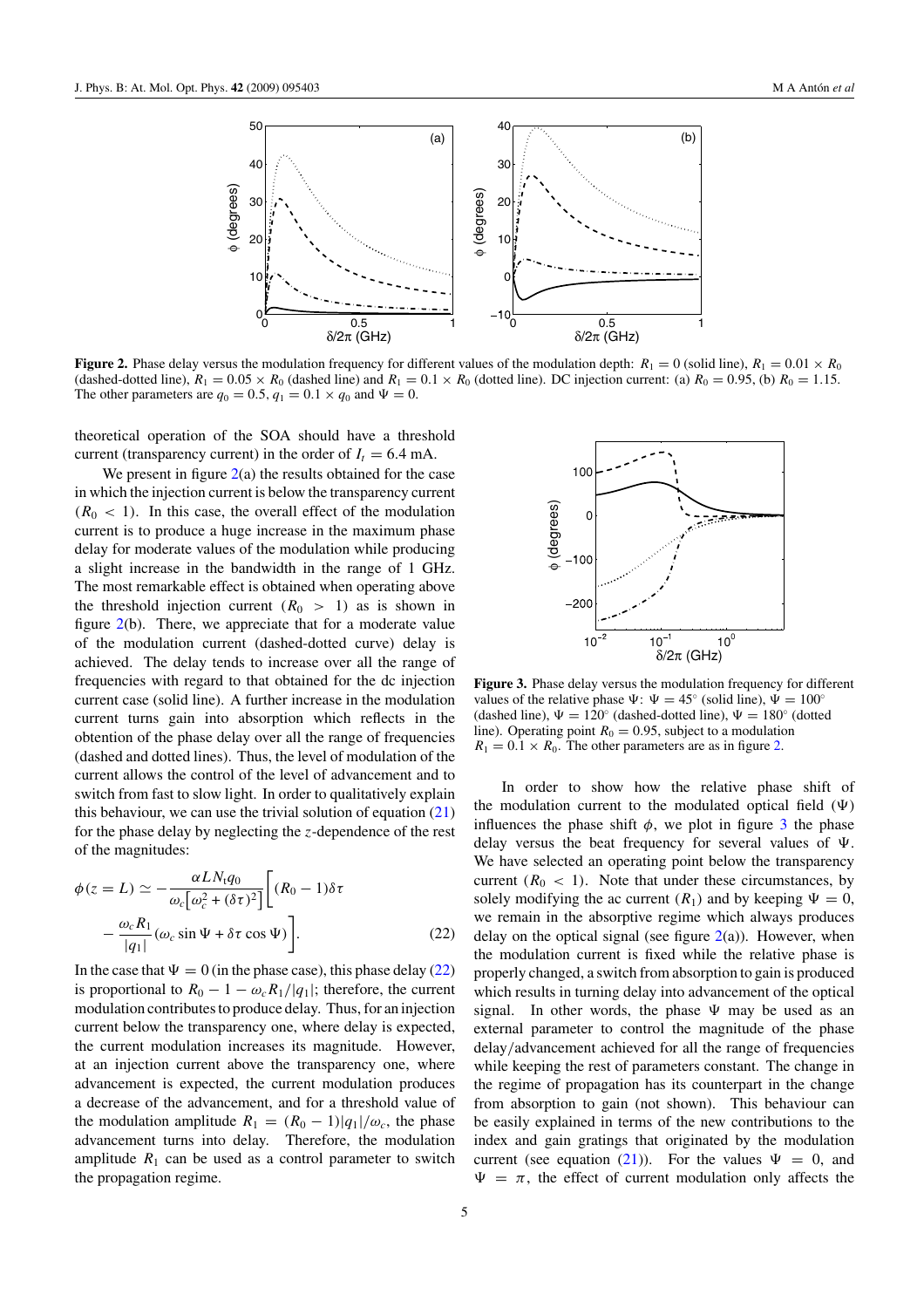

**Figure 4.** Phase delay versus the relative phase  $\Psi$  for two values of the length of the active region:  $L = 0.1$  mm (solid line) and  $L = 0.3$  mm (dashed-dotted line), subject to a modulation  $R_1 = 0.1 \times R_0$  for a modulation frequency  $\delta/(2\pi) = 0.3$  GHz. The other parameters are as in figure [2.](#page-4-0)

absorptive grating, while for values such as  $\Psi = \pi/4$  (dasheddotted line), both the gain and the index gratings should contribute to the phase delay experienced by the optical signal. From equation  $(22)$ , we can estimate a threshold value of  $\Psi$  to switch from delay to advancement, i.e.  $\Psi \simeq$  $-\arctan (\delta \tau/\omega_c) + \arcsin [(R_0-1)|q_1|\delta \tau/( \omega_c R_1)].$ 

Figure 4 shows examples of the calculated phase delay versus the relative phase  $\Psi$  for two different values of the amplifier length (*L*). In the case of small length (solid line), the phase delay exhibits nearly sinusoidal behaviour. This fact is consistent with the linear approximation which leads to equation [\(22\)](#page-4-0). An increase in the length of the medium results in the breaking of the sinusoidal shape (see the dashed-dotted line). This effect arises as a consequence of propagation effects associated with the numerical solution to equation [\(20\)](#page-3-0).

In the previous calculations, we have used a null value for the linewidth enhancement factor  $(\beta)$ . The influence of such a parameter in the index change and the probe gain has been a subject of analysis in the pioneering work of Agrawal [\[38](#page-7-0)]. In that work, it was shown that the increment of *β* will result in a distortion of the line shape. In the present case, where we are interested in the phase of the modulated signal intensity, the influence of  $\beta$  on  $\phi$  is not noticeable, since the coherent population effect due to the pump beam dominates, while the four-wave mixing effects cancel out.

#### *3.1. Slow and fast light in the sidebands by optical filtering*

In the conventional detection schema commonly used in many slow light experiments, no optical filtering is performed in the output beam of the SOA. However, Xue *et al* [\[35](#page-7-0)] have shown that the degree of control of the optical delay in a SOA can be improved by the application of optical filtering of the output signal prior to detection. In the present case, we will also analyse how the current modulation will affect the delay or advancement when optical filtering is performed. Figure  $5(a)$  $5(a)$ presents the results obtained for a null linewidth enhancement factor  $(\beta = 0)$ . There, we appreciate that the blue-filtered signal (dashed line, filtering  $E_1$ ) nearly coincides with the

signal obtained without optical filtering (solid line), while the red-filtered signal (dashed-dotted line, filtering *E*−1) exhibits advancement in contrast to the other two cases. The three curves exhibit a symmetric line shape. This behaviour can be explained by simply considering that the four-wave mixing terms do not cancel out. The situation is dramatically modified when considering a non-null value of  $\beta$  as is displayed in figure [5\(](#page-6-0)b). In this case the blue-filtered, the red-filtered and the non-filtered values for  $\phi$  obtained differ among them, due to the combined effect of the linewidth enhancement factor and the modulation current term which is proportional to  $R_1$ (see equation  $(20)$ ). Numerical simulations carried out (not shown) reveal that the greater the value of  $\beta$ , the greater the magnitude of the phase delay*/*advancement obtained. These results agree with those obtained in [\[38](#page-7-0)] where the magnitude of the asymmetry in the index and gain change for the probe was shown to be *β*-dependent.

Now we fix the detuning to  $\delta/2\pi = 0.5$  GHz and will allow for a change of the relative phase  $\Psi$ . The results are displayed in figure [6](#page-6-0) for the three possible cases of the output signals. It is worth noting that the peak values of delay*/*advancement achieved for the filtered signals are greater than those obtained for the non-filtered case. This result resembles that obtained in [\[35](#page-7-0)] in the sense that in the mentioned paper the authors showed that the filtered signals were shown to exhibit greater delays than the non-filtered signal, although in that case the authors changed the input power while we keep the input power fixed in our simulations.

Figure [7](#page-6-0) presents the results obtained versus the depth of the modulation  $(R_1)$  at the same fixed detuning as before but now the phase of the modulating current to the modulated field is also fixed at  $\Psi = \pi$ . We appreciate that the unfiltered signal shows a switch from advancement to delay whereas the filtered signals for both sidebands exhibit the largest delay for the highest values of the modulating current, leading to a saturation effect for values larger than 0*.*4. For other values of the relative phase  $\Psi$ , the behaviour is similar to that displayed in figure [7](#page-6-0) although the level of the phase delay*/*advancement remains within the same limiting values.

#### *3.2. Cavity enhanced slow light in a VCSEL*

Tunable delay using VCSELs has been demonstrated [\[41\]](#page-7-0). In addition, the temporal dynamics of VCSELs subject to direct current modulations have also received attention. Verschaffelt *et al* [\[42\]](#page-7-0) have addressed how the current modulation forces the population oscillations. Here, we turn our attention to extend our previous model to the case of such a device. The high reflectivities of the mirrors in the VCSEL will require to include the cavity effects in the optical response of the medium together with the population oscillations. A simple way to incorporate both effects relies in the consideration of the VCSEL as a Fabry–Perot filter with a gain per pass. This approach can be justified by considering the small longitudinal dimensions of the device which are in the order of a few micrometres. For the sake of simplicity, we will also consider that the effects of the intrinsic birefringence of the medium can be neglected; thus, we can use the scalar wave equations given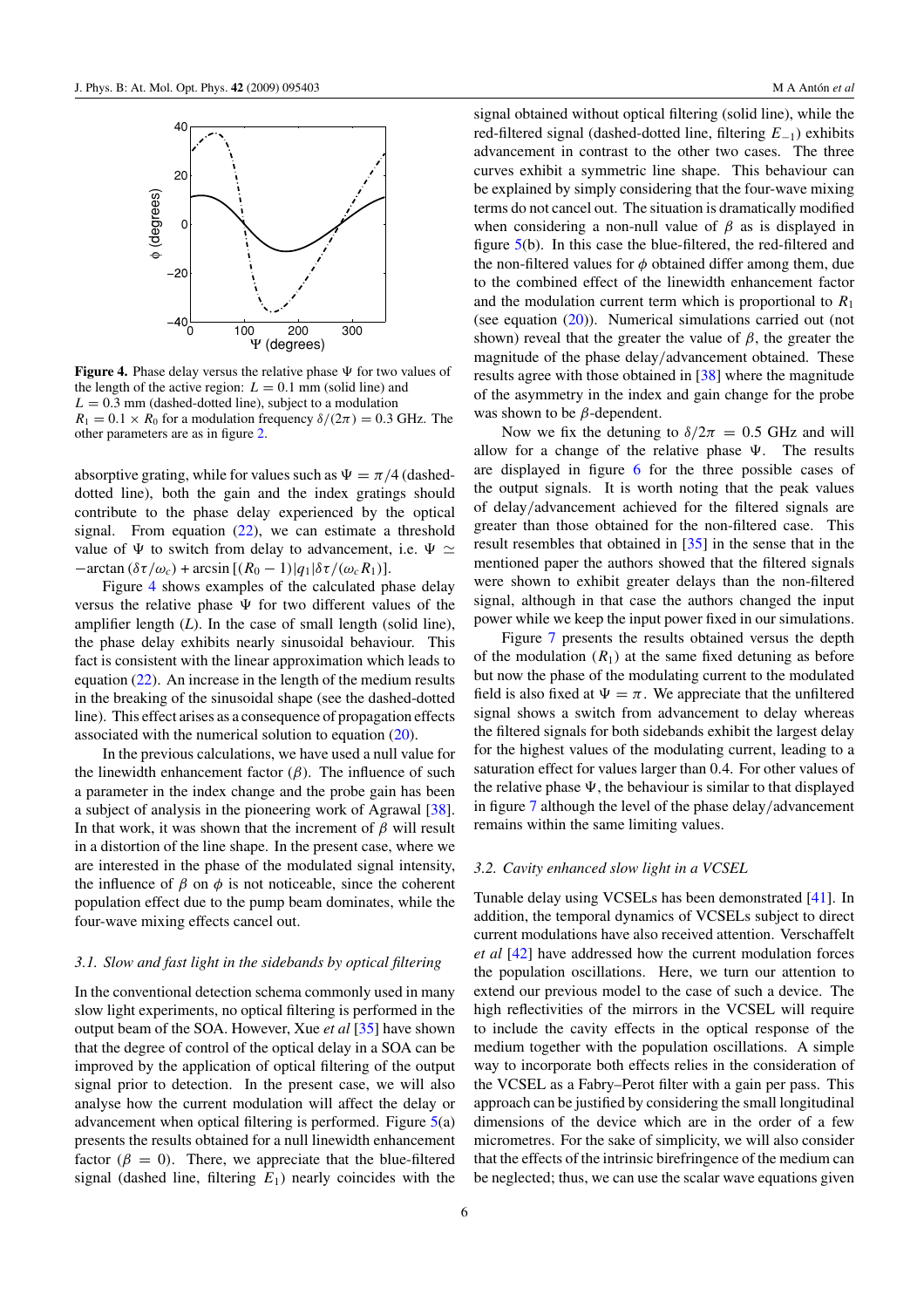<span id="page-6-0"></span>

**Figure 5.** Phase delay versus the modulation frequency with  $\beta = 0$  (a) and with  $\beta = 1$  (b). Solid line (without optical filtering *q*<sub>1</sub>), dashed-dotted line (by filtering  $E_{-1}$ ) and dashed line (by filtering  $E_1$ ), at a fixed value of the modulation depth  $R_1 = 0.1$ , dc injection current  $R_0 = 0.95$  and  $\Psi = 0$ . The other parameters are as in figure [2.](#page-4-0)



**Figure 6.** Phase shift  $\phi$  versus relative phase  $\Psi$ . Solid line (without optical filtering *q*1), dashed-dotted line (by filtering *E*−1) and dashed line (by filtering  $E_1$ ), at a fixed value of the modulation depth  $R_1 = 0.1 \times R_0$ ,  $\delta/2\pi = 0.3$  GHz, dc injection current  $R_0 = 0.95$ and  $\beta = 1$ .

in equation  $(20)$ . This approach has been adopted in several studies concerning slow light in these devices [\[43](#page-7-0), [44\]](#page-7-0). In view of the previous considerations, the reflectance *Gr* obtained for the filter is given by [\[43](#page-7-0)]

$$
G_r = \frac{(\sqrt{R_t} + \sqrt{R_b}g_s)^2 + 4\sqrt{R_t}\sqrt{R_b}g_s\sin^2[\phi]}{(1 - \sqrt{R_tR_b}g_s)^2 + 4\sqrt{R_t}\sqrt{R_b}g_s\sin^2[\phi]},
$$
(23)

where  $R_b/R_t$  stands for the bottom/top mirror reflectance,  $g_s$ is the single-pass gain and  $\phi$  is the single-pass phase delay obtained. The magnitudes  $g_s$  and  $\phi$  are obtained from the numerical solution obtained from equation  $(20)$ . Figure 8 presents the numerical results obtained for the phase of  $G_r$ ,  $\psi_r$ , by considering an active region of length  $L = 1.13 \mu$ m. The reflectances of the top and bottom mirrors are assumed to be  $R_t = 0.997$  and  $R_b = 0.99$ , respectively. Note that for this particular modulation frequency, the changes in the depth of the bias current modulation results in changes from one regime of propagation to the other. The most remarkable feature seen in figure 8 is the appearance of a resonance whose origin is attributed to the tuning of a mode in the Fabry–Perot filter.



**Figure 7.** Phase shift  $\phi_s$  versus  $R_1/R_0$ . Solid line (without optical filtering *q*1), dashed-dotted line (by filtering *E*−1) and dashed line (by filtering  $E_1$ ) at a fixed value of  $\Psi = 0$ . The other parameters are as in figure 6.



**Figure 8.** Phase delay  $\psi_r$  at the output of the VCSEL versus modulation depth *R*1*/R*<sup>0</sup> at a fixed modulation frequency of  $\delta/2\pi = 0.05$  GHz, dc injection current  $R_0 = 0.95$ ,  $\Psi = 0$  and  $\beta = 0$ .

The change in the depth of the modulation allows us to tune the resonance, which in turn produces an enhancement of the delay.